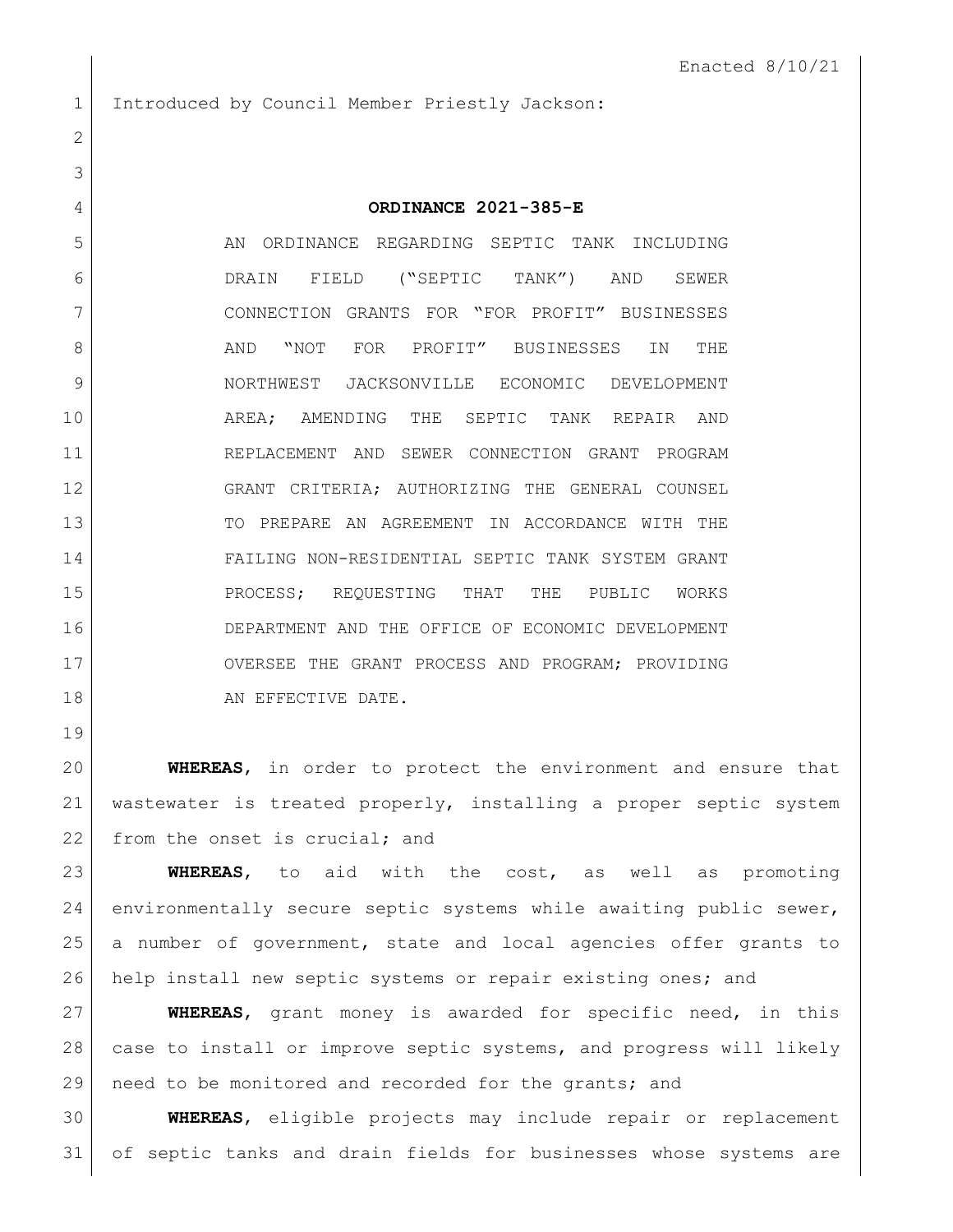1 | in failure as determined by septic tank contractors, certified plumbers or by other qualified persons as per subsection 64E-6.004(3), Florida Administrative Code (F.A.C.); and

 **WHEREAS**, the Northwest Jacksonville Economic Development funds 5 are intended to improve the economy within the area boundaries; and

 **WHEREAS**, the lack of infrastructure and strategic planning to provide infrastructure causes businesses to move outside of the 8 area, thereby depleting the economy of the area;

 **WHEREAS**, the Council in Ordinance 2018-196-E, enacted a grant process and established criteria for the Northwest Economic Development area entitled the "Failing Non-residential Septic Tank 12 System Grant Process" which was limited to commercial properties; 13 now therefore

**BE IT ORDAINED** by the Council of the City of Jacksonville:

 **Section 1. Amending the Grant Criteria.** The amended grant requirements for the repair and replacement of non residential properties septic tanks and sewer connection, including commercial and not for profit corporations, are found in "Failing Non-residential Septic Tank System Grant Process" attached hereto as **Exhibit 1**.

 **Section 2. Authorizing the General Counsel to prepare an Agreement in accordance with the Failing Non-residential Septic Tank System Grant Process.** The Office of General Counsel is authorized to prepare an agreement between the grant recipient and the City of Jacksonville in compliance with Failing Non-residential Septic Tank System Grant Process and the grant criteria contained therein, as noted in **Exhibit 1**.

 **Section 3. Bi-Annual report.** The Office of Economic Development is requested to make a report bi-annually (twice yearly) to the City Council concerning the use of the NWJED funds for the septic tank system grant program, including the grant